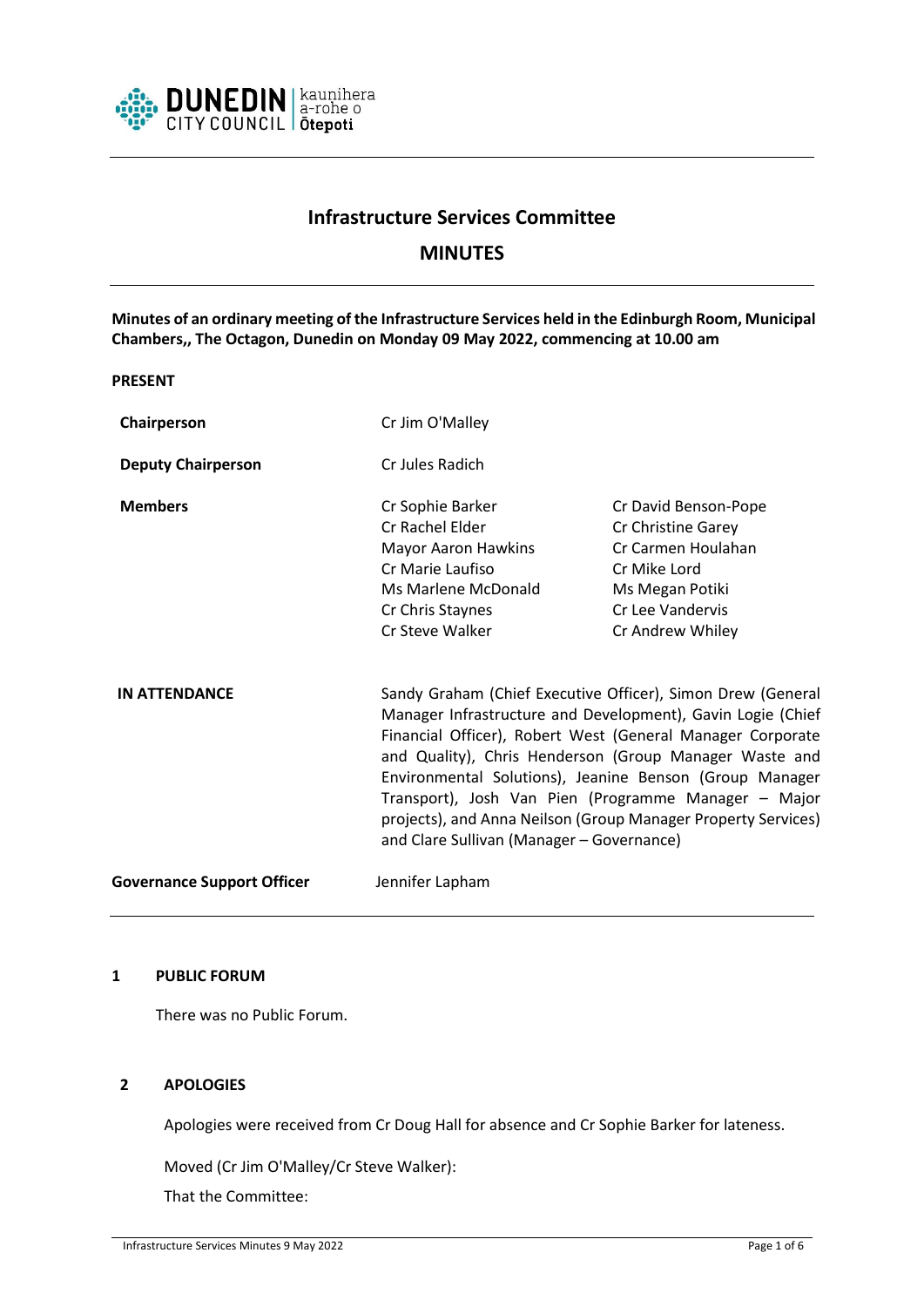**Accepts** the apologies from Cr Doug Hall for absence and Cr Sophie Barker for lateness.

**Motion carried**

# **3 CONFIRMATION OF AGENDA**

Moved (Cr Jim O'Malley/Cr Mike Lord):

That the Committee:

**Confirms** the agenda with the deletion of item 9 - Submission on Otago Regional Council Annual Plan 2022/23 – noting it will be considered by the Finance and Council Controlled Organisations Committee Meeting on 10 May 2022.

**Motion carried**

# **4 DECLARATIONS OF INTEREST**

Members were reminded of the need to stand aside from decision-making when a conflict arose between their role as an elected representative and any private or other external interest they might have.

Moved (Cr Jim O'Malley/Cr Jules Radich):

That the Committee:

- a) **Notes** the Members' Interest Register; and
- b) **Confirms** the proposed management plan for Members' Interest. .

**Motion Carried**

# **5 CONFIRMATION OF MINUTES**

## **5.1 INFRASTRUCTURE SERVICES COMMITTEE MEETING - 4 April 2022**

Moved (Cr Jim O'Malley/Cr Chris Staynes):

That the Committee:

a) **Confirms**the minutes of the Infrastructure Services Committee meeting held on 4 April 2022 as a correct record.

## **Motion carried**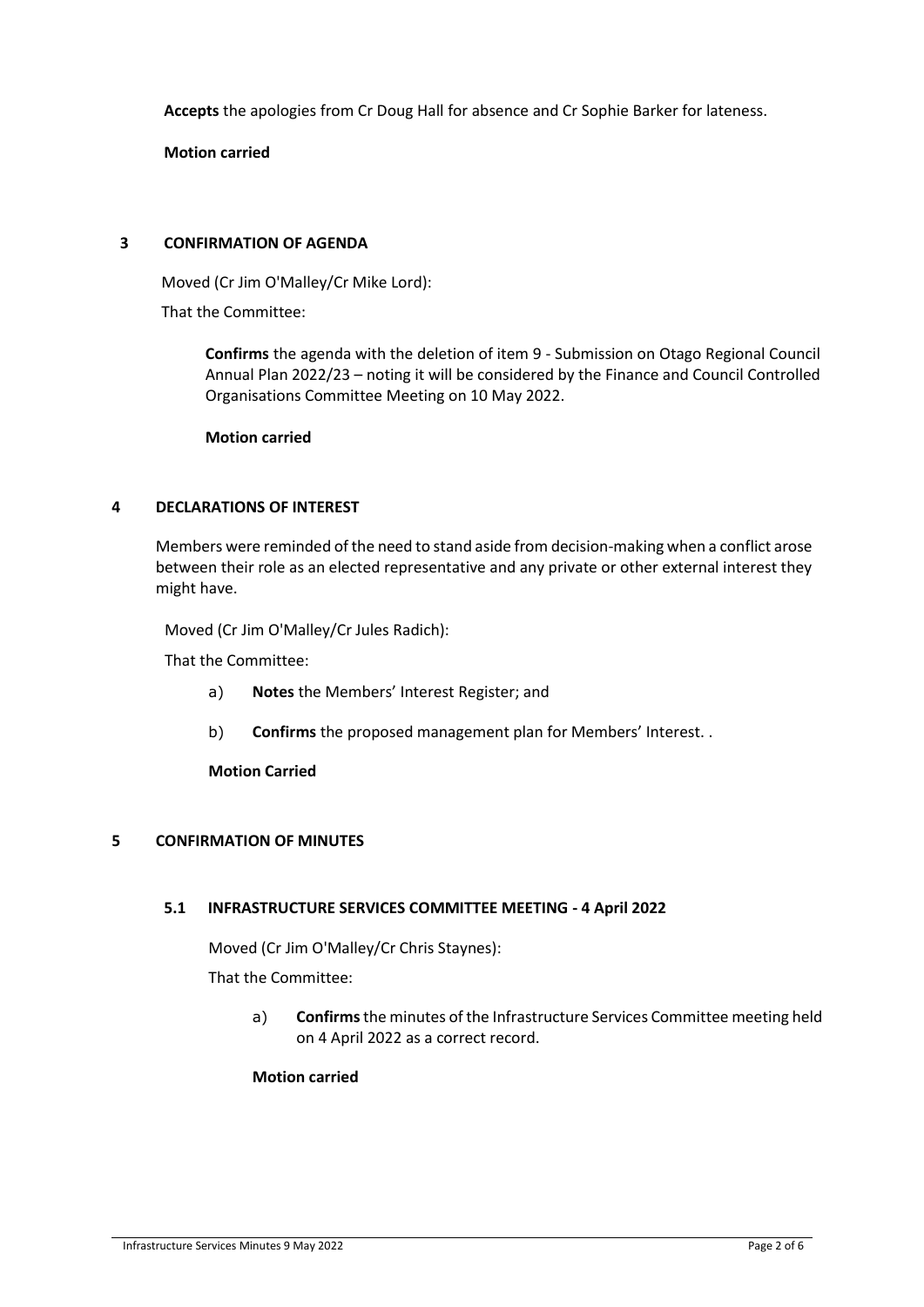#### **PART A REPORTS**

#### **6 ACTIONS FROM RESOLUTIONS OF INFRASTRUCTURE SERVICES COMMITTEE MEETINGS**

In a report from Civic an update on the open actions from resolutions of Infrastructure Services Committee meetings from the start of the triennium in October 2019

Moved (Cr Jim O'Malley/Cr Chris Staynes):

That the Committee:

a) **Notes** the Open Actions from resolutions of Infrastructure Services Committee meetings shown in Attachment A.

**Motion carried**

#### **7 INFRASTRUCTURE SERVICES COMMITTEE MEETINGS FORWARD WORK PROGRAMME**

In a report from Corporate Policy an update of the Infrastructure Services Committee forward work programme was provided.

Moved (Cr Jim O'Malley/Cr Chris Staynes):

That the Committee:

a) **Notes** the Infrastructure Services Committee forward work programme as shown in Attachment A.

**Motion carried**

#### **PART B REPORT**

#### **8 FUNDING OPTIONS FOR THE 3 WATERS STRATEGIC WORK PROGRAMME**

A report from the Executive Leadership Team advised that new information had been received regarding the 3 Waters Strategic Work Programme and the development of Taumata Arowai (the new drinking water regulator) and sought a decision on whether to fully implement the Programme.

The Chief Executive Officer, Sandy Graham and Chief Financial Officer, Gavin Logie spoke to the report and responded to questions.

Moved (Mayor Aaron Hawkins/Chairperson Jim O'Malley):

That the Committee:

- a) **Approves** the 3 Waters Strategic Work Programme funded through Government funding;
- b) **Notes** that staff will bring a further report to Council with a plan for consultation on the remainder of the Better Off Funding package.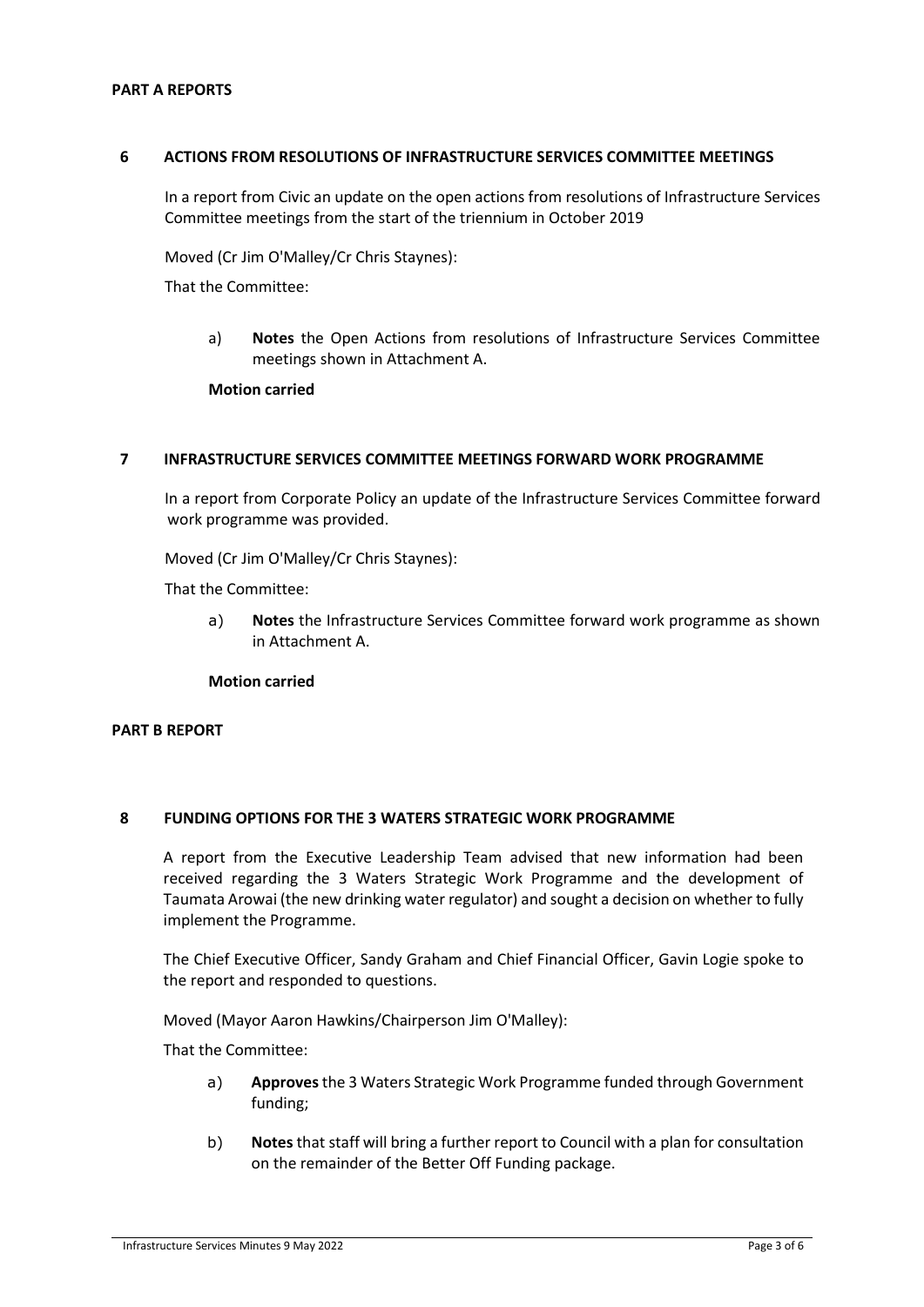## **Division**

The Committee voted by division:

For: Crs David Benson-Pope, Rachel Elder, Christine Garey, Carmen Houlahan, Marie Laufiso, Mike Lord, Chris Staynes, Steve Walker, Andrew Whiley, Jim O'Malley, Mayor Aaron Hawkins and Members Marlene McDonald and Megan Potiki (13).

Against: Crs Jules Radich and Lee Vandervis (2). Abstained: Nil

The division was declared **CARRIED** by 13 votes to 2

# **Motion carried (ISC/2022/002)**

## **PART A REPORTS**

# **9 SUBMISSION ON OTAGO REGIONAL COUNCIL ANNUAL PLAN 2022/23**

Refer to Item 3**.**

#### **10 NAMING OF PRIVATE WAY**

A report from Transport sought approval for a road name for a private way at a new development located at 102 Factory Road, Mosgiel.

The Group Manager Transport, Jeanine Benson, spoke to the report.

Moved (Cr Mike Lord/Deputy Chairperson Jules Radich):

That the Committee:

a) **Names** a private way off 102 Factory Road, Mosgiel, as **'Mackie Mews'.** 

**Motion carried (ISC/2022/003)**

## **11 INFRASTRUCTURE SERVICES ACTIVITY REPORT FOR THE PERIOD ENDED 31 MARCH 2022**

A report provided an update on progress towards achieving levels of service for the following activities, for the period 1 July 2021 to 31 March 2022:

a) Reserves and Recreational Facilities

Simon Pickford (General Manager Community Services) and Scott MacLean (Group Manager Parks and Recreation) spoke to the report and responded to questions

Cr Garey left the meeting at 11.56 am and returned at 12.00 noon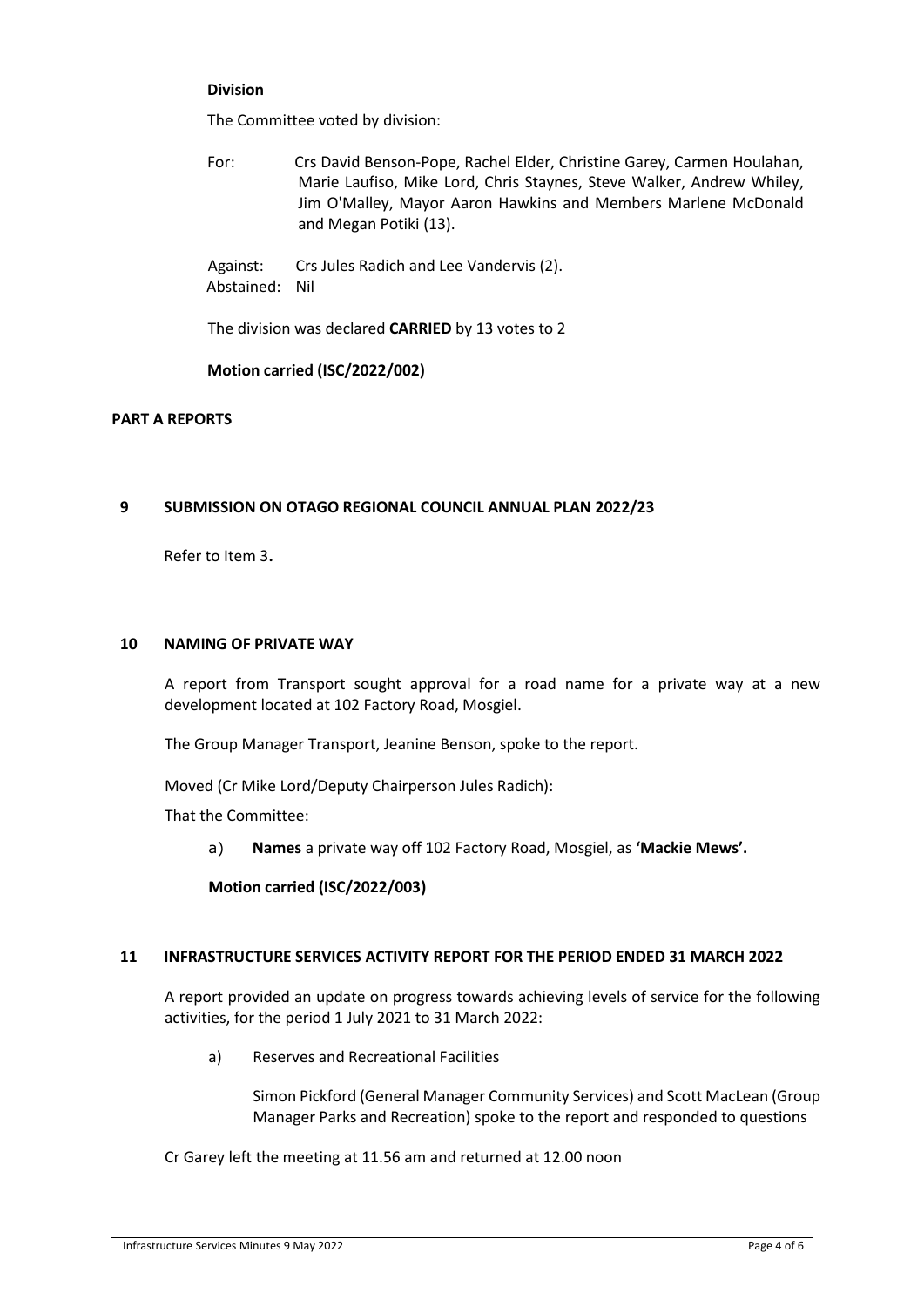### b) Waste Management

Simon Drew (General Manager Infrastructure and Development) and Chris Henderson (Group Manager Waste and Environmental Solutions) spoke to the report and responded to questions.

b) Property

Robert West (General Manager Corporate and Quality) and Anna Neilson (Group Manager Property) spoke to the report and responded to questions.

d) 3 Waters

Simon Drew (General Manager Infrastructure and Development) spoke to the report and responded to questions.

The Mayor left meeting at 12.21 pm and returned at 12.23 pm.

e) Transport

Simon Drew (General Manager Infrastructure and Development) and Jeanine Benson (Group Manager Transport) spoke to the report and responded to questions.

Cr Barker entered the meeting at 1.00 pm.

Moved (Chairperson Jim O'Malley/Deputy Chairperson Jules Radich):

That the Committee:

a) **Notes** the update reports on the Reserves and Recreational Facilities, Waste Management, Property, 3 Waters and Transport activities.

#### **Motion carried (ISC/2022/004)**

## **12 MAJOR PROJECTS UPDATE REPORT - 2022**

In a report from the Project Management Office a report provided an update on the progress of the Tunnels project.

The Chief Executive Officer, Sandy Graham and Programme Manager – Major Project, Josh Von Pein spoke to the report and responded to questions.

Moved (Chairperson Jim O'Malley/Deputy Chairperson Jules Radich):

That the Committee:

a) **Notes** the update report on the Tunnels project, as provided in Attachment A.

## **Motion carried (ISC/2022/005)**